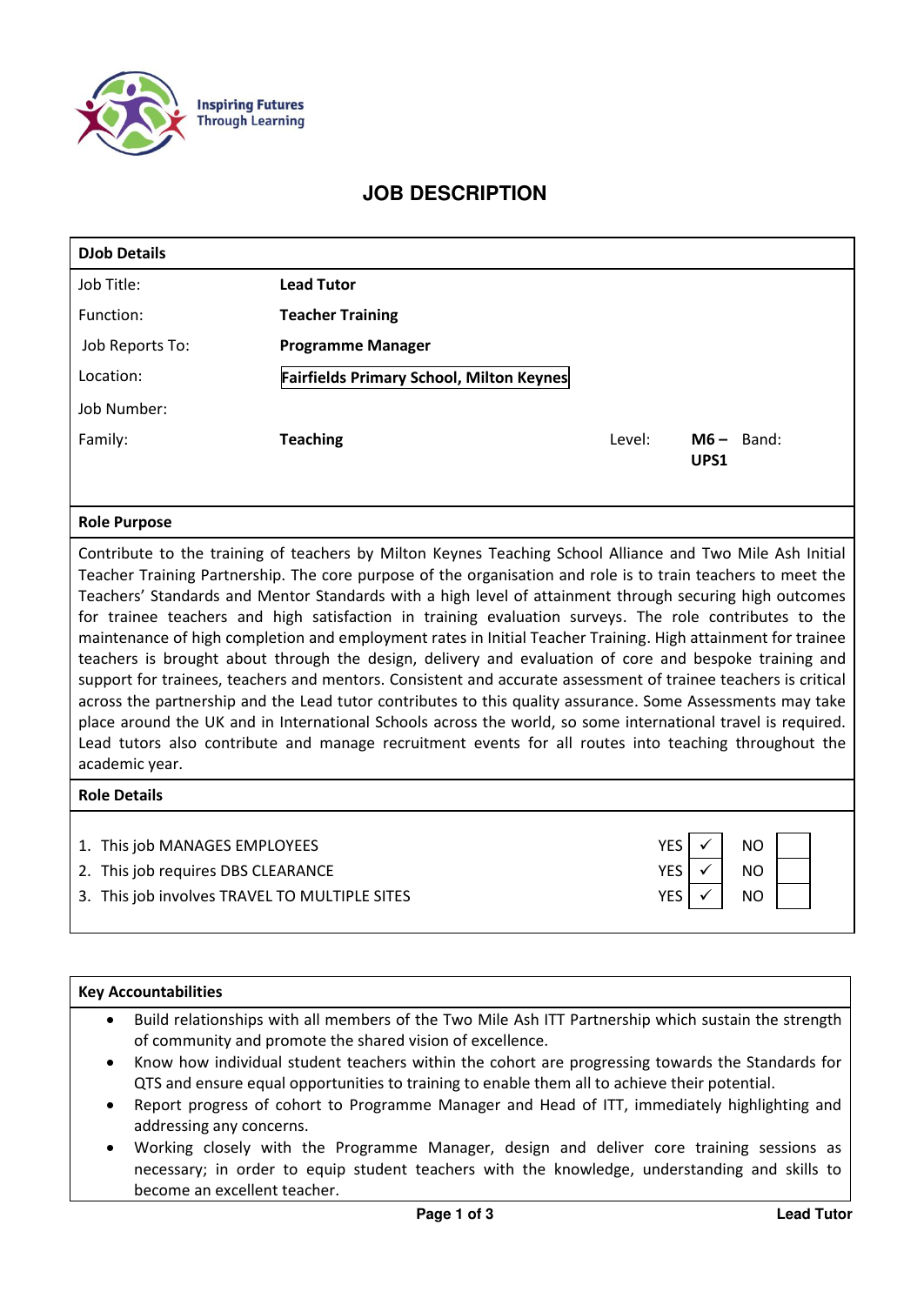

# **JOB DESCRIPTION**

- Alongside the Programme Manager, monitor the quality of student teachers' Individual Training Plans, provide feedback that promotes continued professional development and gather evidence of the quality of training across the Partnership.
- Respond to requests for support from student teachers; supporting class teachers and School-Based Trainers, assessing the Cause for Concern, identifying professional development needs and prioritising resources for deployment to promote student teacher progress.
- Working closely with trainees and mentors who fall outside of the main cohort to develop bespoke training programmes based on needs analysis.

## **Job Skills, Experience and Qualifications**

- positive outlook and confident can-do attitude.
- resilience; with the determination to overcome challenges.
- sensitive, clear communication that is appropriate to context and situation, including the promotion of the MKTSA brand
- accurately gauge complex situations and deal with them to achieve successful outcomes
- team-player; understanding of the demands on your colleagues, challenging and supporting them as necessary to achieve the team's goals.
- see the bigger picture of MKTSA and IFTL vision, whilst immersed in the detail of day-to-day operations.
- sharp Literacy and Numeracy skills and confidence in managing budgets, as well as writing text for a variety of purposes, which is grammatically accurate.
- highly organised, with an eye for detail, and an ability to manage several different priorities simultaneously; prioritising workload on an ongoing basis.
- anticipating organisational needs of your team and will be proactive in ensuring these needs are met.
- understanding of the local education community and a willingness to engage with them
- astute, reflective professional, dedicated to developing your own knowledge and understanding of the Alliance and its remit.
- know the value of the Alliance; and will be able to communicate this exceptionally well in a variety of ways including face to face, via email and through other communication channels.